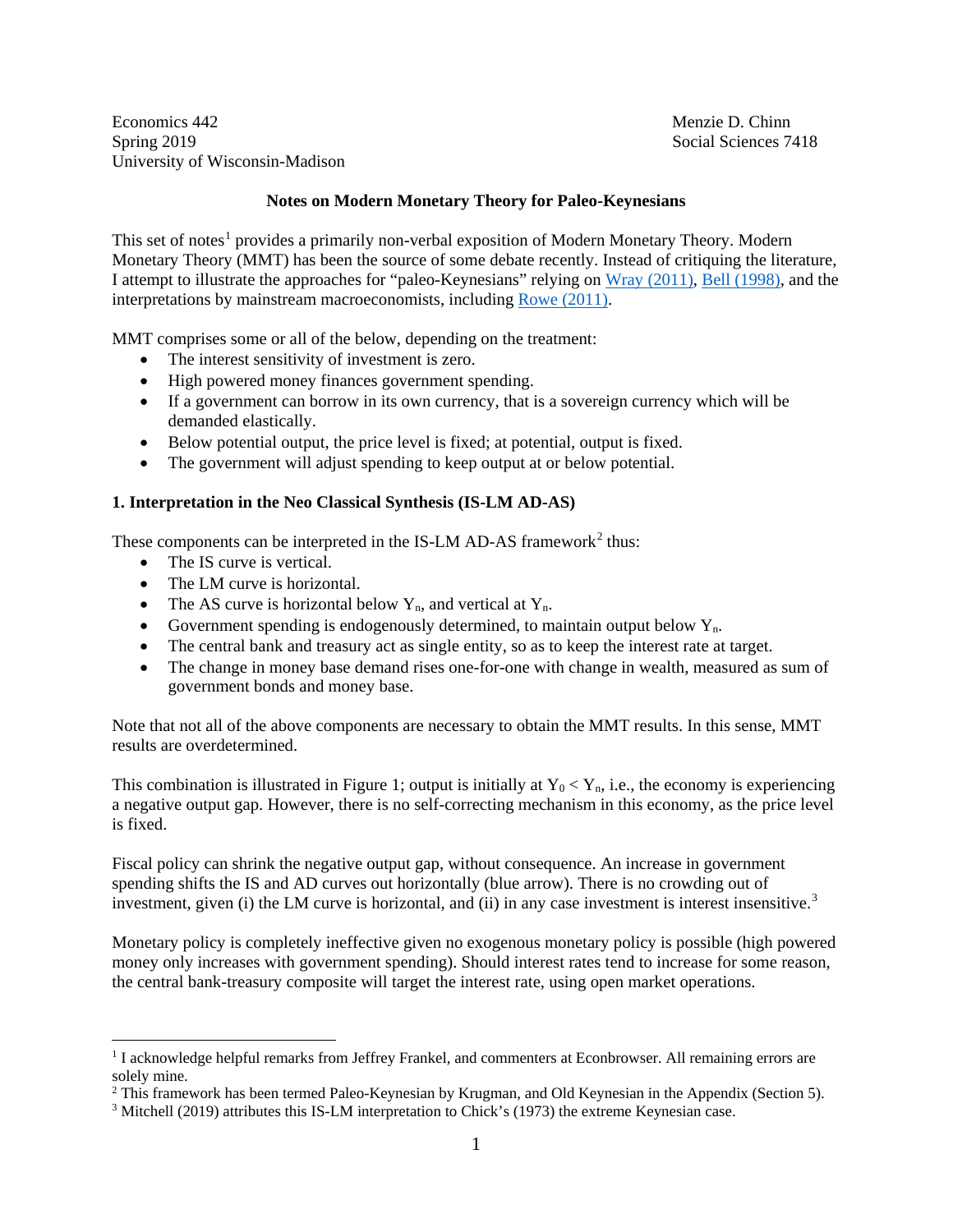

Figure 1: Expansionary fiscal policy, where final output remains below Y<sub>n</sub>.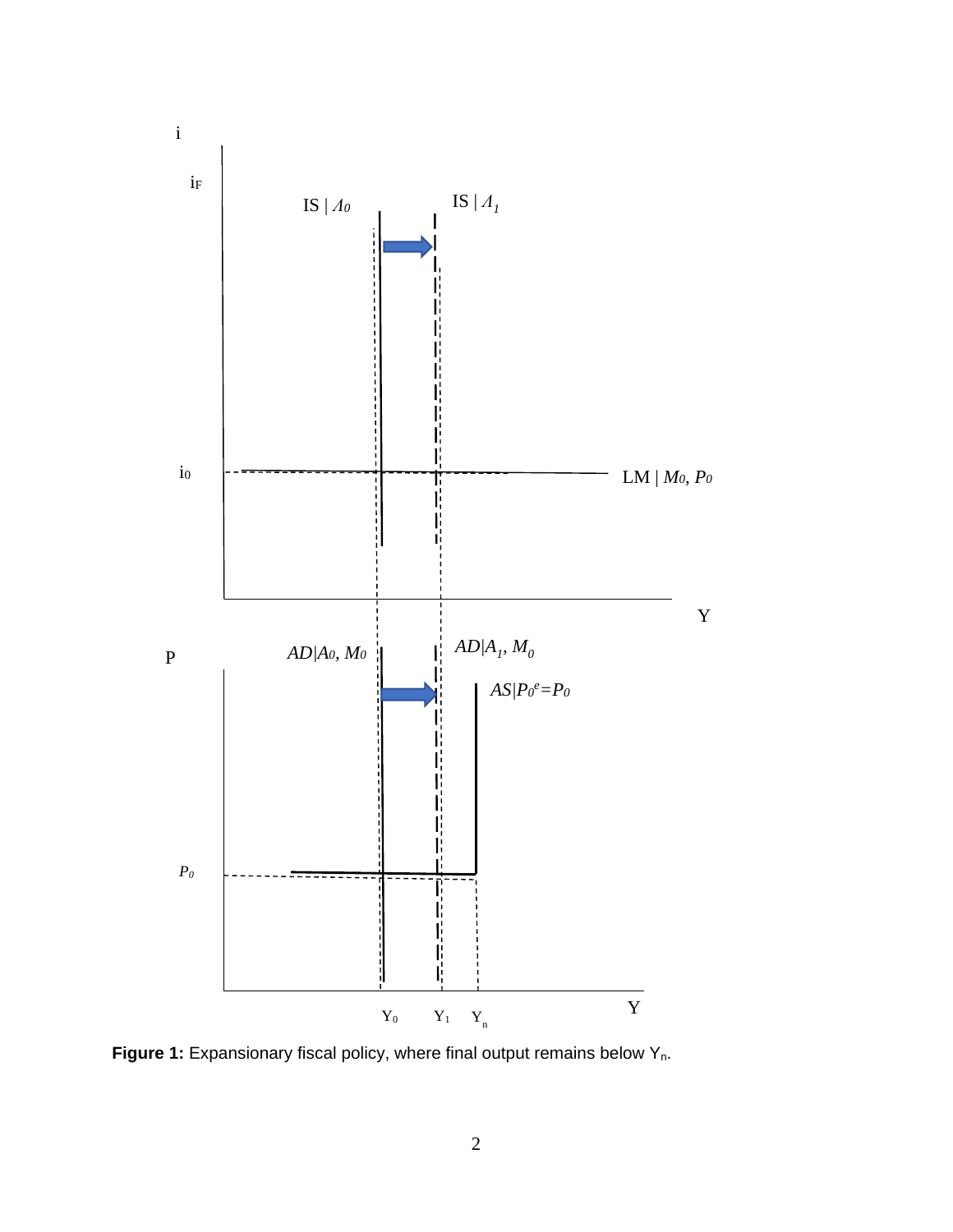A slightly more complicated outcome results if aggregate demand is increased so as to set  $Y =$ Yn. This is shown in Figure 2.



**Figure 2:** Expansionary fiscal policy, where final output is at Y<sub>n</sub>.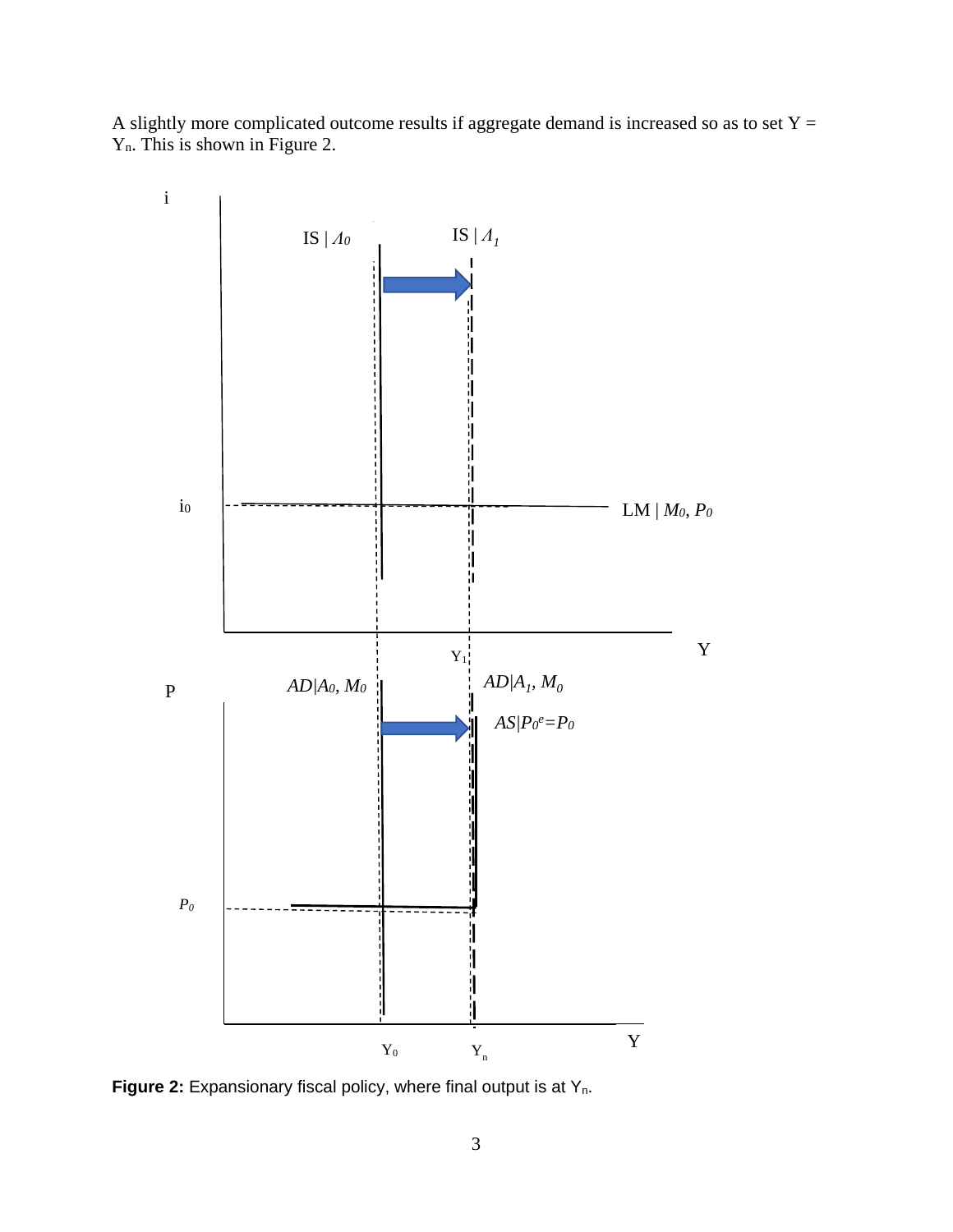Technically, the price level is indeterminate (it could be anywhere at or above  $P_0$ ). In any case the price level is inconsequential to output, given that the LM curve does not shift with the price level, and even if it did, investment is interest insensitive.

A slightly different result occurs if the AS curve is upward sloping. Incorporating a standard AS curve (as in Blanchard, 2018), where supply equals  $Y_n$  such that  $P_0 = P^e$ , one obtains Figure 3.



**Figure 3:** Expansionary fiscal policy, where final output exceeds Y<sub>n</sub>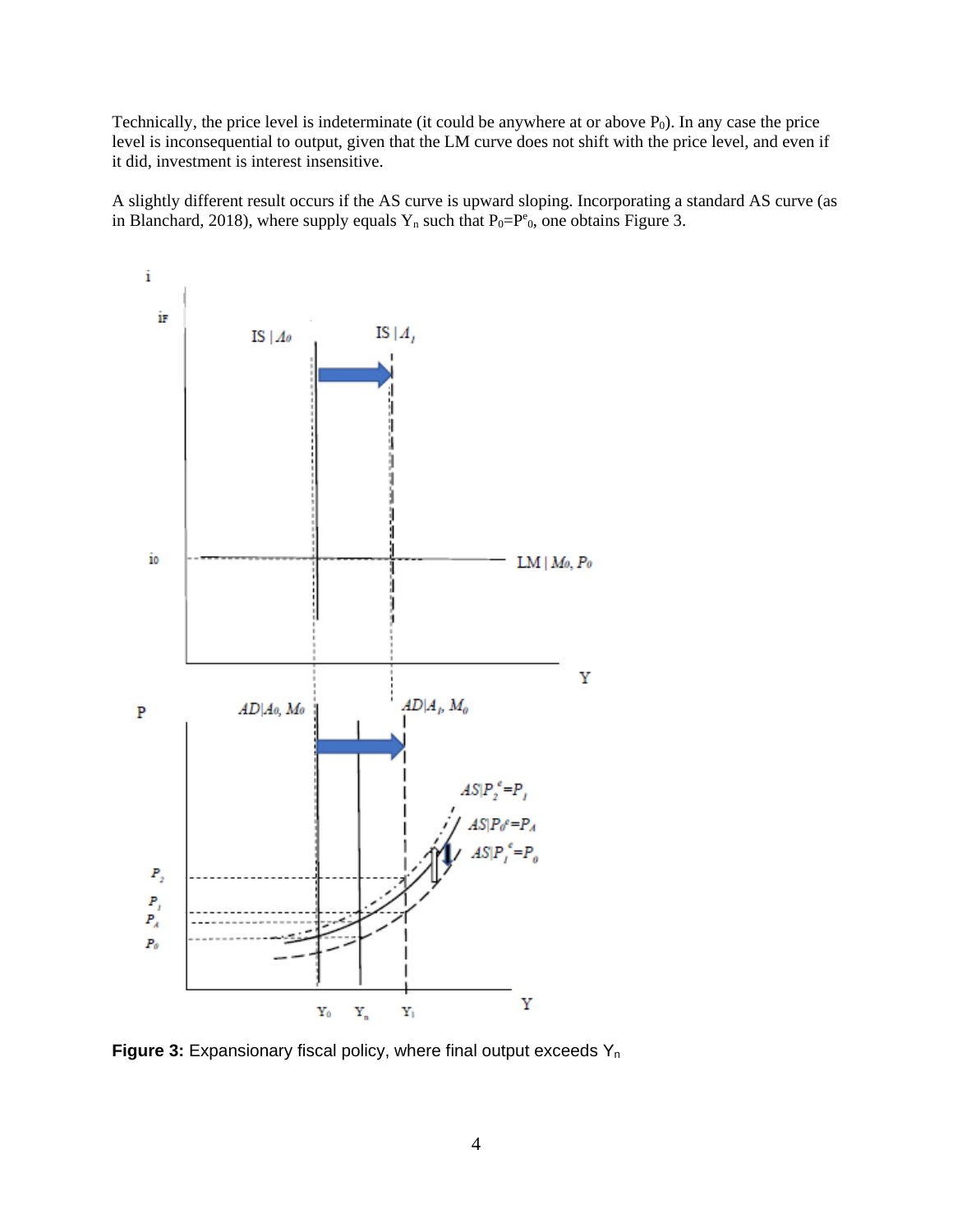In order to analyze the evolution of macro variables in this case, one needs to define the way in which price expectations are formed. For simplicity, I assume the current expected price level is set to the previous period's price level, *viz.*:

$$
P_t^e = P_{t-1}
$$

Assuming this price expectations scheme, one can trace out the economy's dynamics. Output begins below  $Y_n$ . In period 1, government spending increases shifting out the AD and IS curves (blue arrows). The deficient aggregate demand in period 0 results in a downward shift of the AS curve (black arrow). Output rises to  $Y_1$ .

In period 2, output remains above potential output, so the price level rises again (white arrow), and again, and again. This implies that the price level rises continuously.

#### **2. Financing vs. Resource Constraints**

The preceding discussion highlights the fact that the government faces no *financing* constraint, although its actions are circumscribed by a resource constraint (the vertical AS curve). Since government spending injects money base, the greater the amount of government spending, the more accommodative monetary policy is. In equations:

$$
-P \times (T - G) = \Delta B + \Delta MB
$$

Which is the standard government budget constraint. The government will always be able to sell bonds; if not, the central bank will necessarily buy the bonds<sup>[4](#page-4-0)</sup>

Since the central bank/treasury government sector can be treated as a unitary actor, then all bonds can – and will be – purchased by the central bank so:

$$
-(T-G)=\Delta\left(\frac{MB^s}{P}\right)
$$

Money base demanded elastically because of the requirement that taxes be paid in the national currency (sufficient but not necessary condition). Reductions in quantity demanded are absent since inflation is ruled out (because it is assumed that the government will keep output below  $Y_n$ ).

<span id="page-4-0"></span> <sup>4</sup> "[I]n that extreme case where nobody wants to buy bonds from the Treasury, the central bank will intervene, or the Treasury will find ways to avoid having no funds in their coffers. They have done so for centuries now due to their privilege in the monetary system. They have done so not only to finance Treasury but also to avoid financial instability that results from a federal government that does not perform its monetary duties properly." Tymoigne and Wray (2013: 27).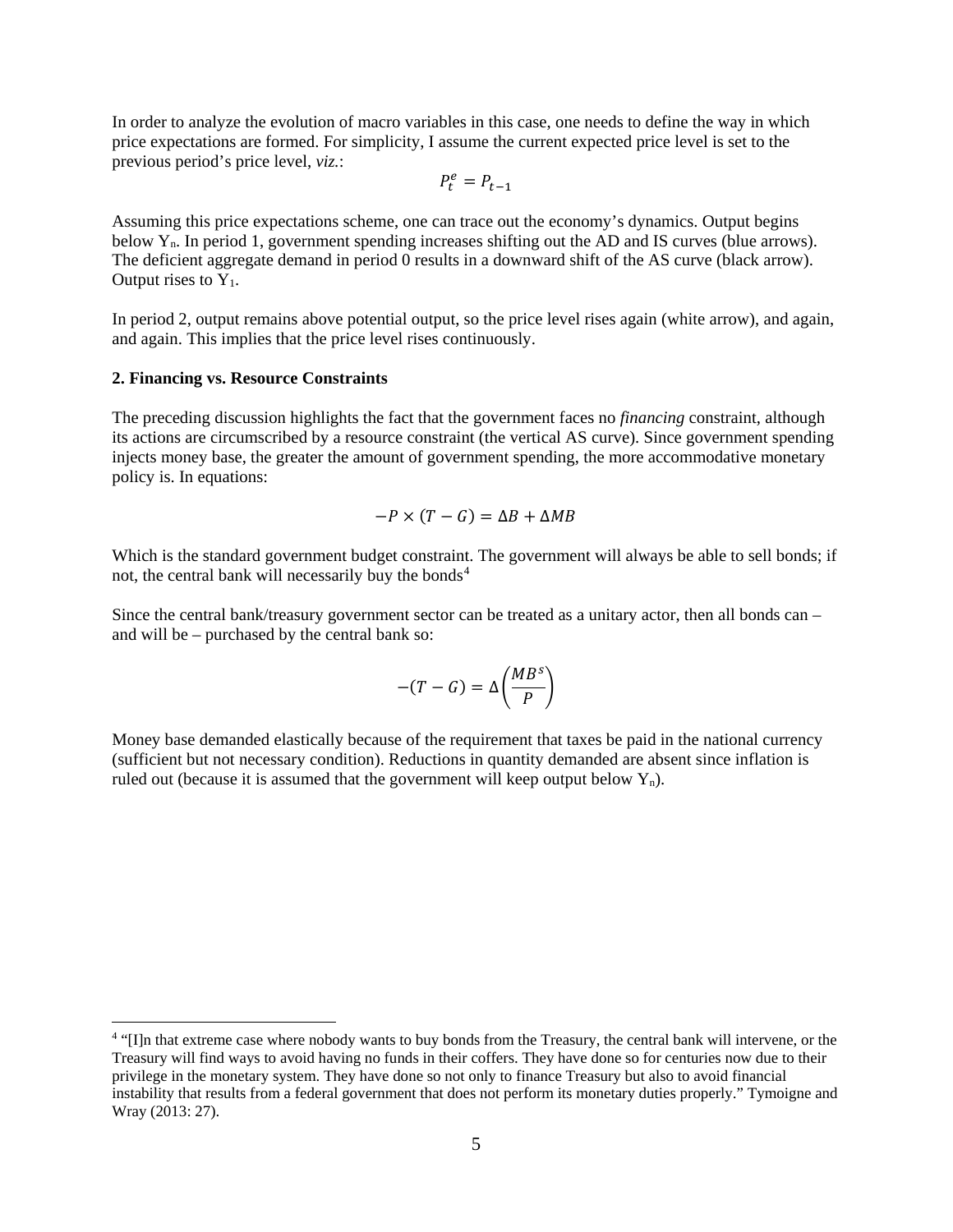#### **3. Math Appendix**

*Real side:*

$$
Y = Z
$$
  
\n
$$
Z \equiv C + I + G
$$
  
\n
$$
C = c_0 + c_1 Y_D
$$
  
\n
$$
Y_D \equiv (Y - T)
$$
  
\n
$$
T = t_0 + t_1 Y
$$
  
\n
$$
I = b_0
$$
  
\n
$$
G = G O_0
$$

#### *Financial side:*

(When private sector fails to buy bonds, which happens whenever bond demand is less than perfectly elastic with respect to interest rate):

$$
\Delta \frac{MB^d}{P} = \Delta \frac{MB^s}{P}
$$

$$
\Delta \frac{MB^d}{P} = \Delta \left(\frac{B + MB}{P}\right)
$$

This means that when the stock of outside assets (government bonds and money base) goes up by one billion dollars, money base demand goes up by one billion dollars.

# *Supply side:*

$$
P_t = P_t^e \quad \text{for } Y_t < Y_n
$$
\n
$$
P_t^e = P_{t-1}
$$
\n
$$
Y_t = Y_n \quad \text{for } P_t > P_0
$$

### *Keynesian Special Cases That Yield Policy Equivalence*

1. If the AS curve is flat and the LM curve is flat (say because the interest sensitivity of money demand is infinite), then the government faces no effective financing constraint, even with an interest sensitivity of investment.

$$
P_t = P_0
$$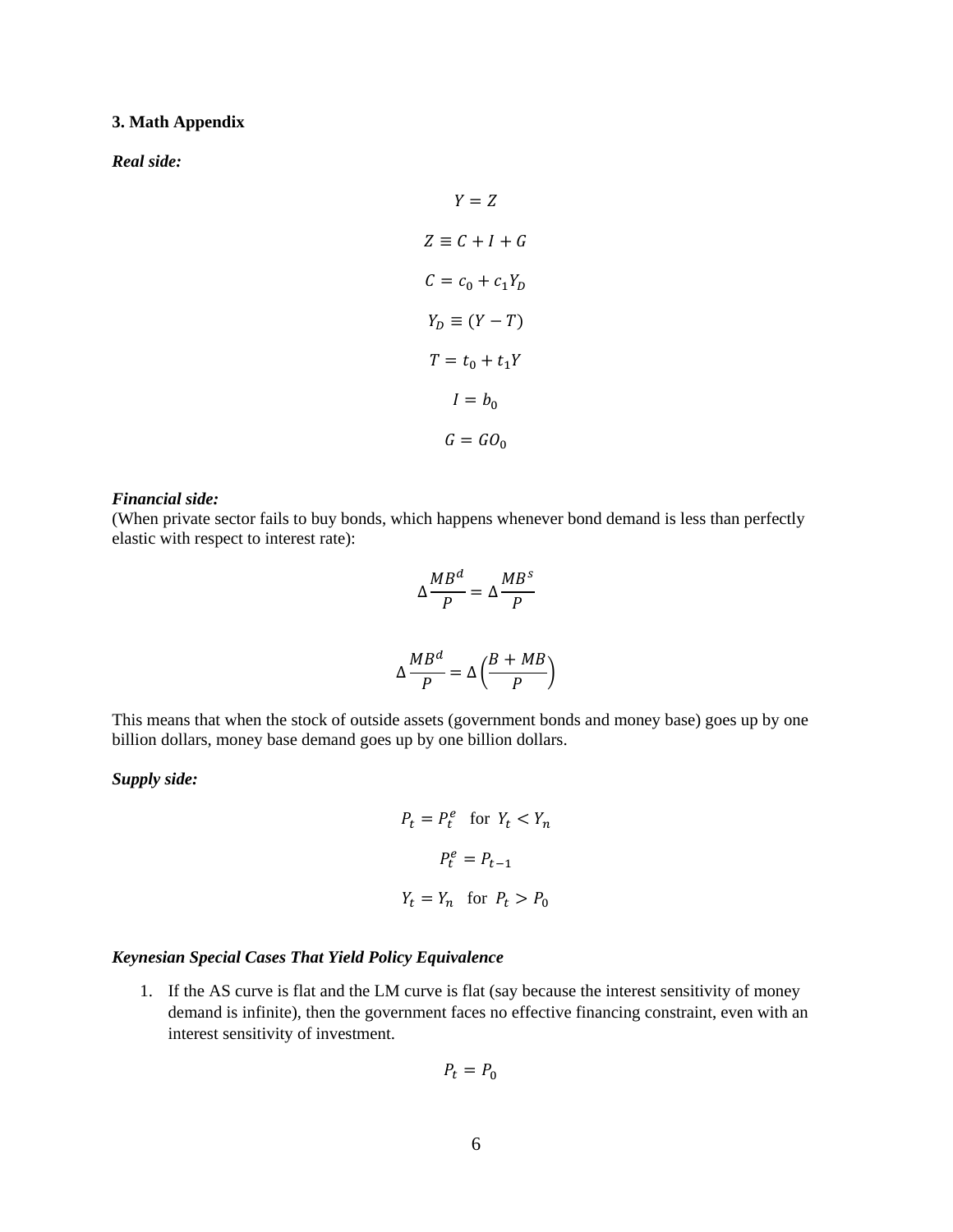$$
\frac{M^d}{P} = \frac{M^s}{P}
$$

$$
\frac{M^s}{P} = \frac{M_0}{P}
$$

$$
\frac{M^d}{P} = \mu_0 + Y - hi + j\left(\frac{B_0 + MB_0}{P}\right)
$$

$$
I = b_0 - b_1i
$$

This is true regardless whether money demand depends on wealth (defined as sum of government bonds and money base) or not.

2. Regardless of all the other parameters, government financing is not a constraint if investment is interest insensitive  $(b_1=0)$ , as the IS curve is then vertical.

### **4. Appendix: Intellectual Genealogy**



Modern Monetary Theory's Lineage

Adapted by Bloomberg Businessweek from Macroeconomics, published by Red Globe Press

**Source: [Coy, Dimitrieva, and Boesler \(2019\).](https://www.bloomberg.com/news/features/2019-03-21/modern-monetary-theory-beginner-s-guide)**